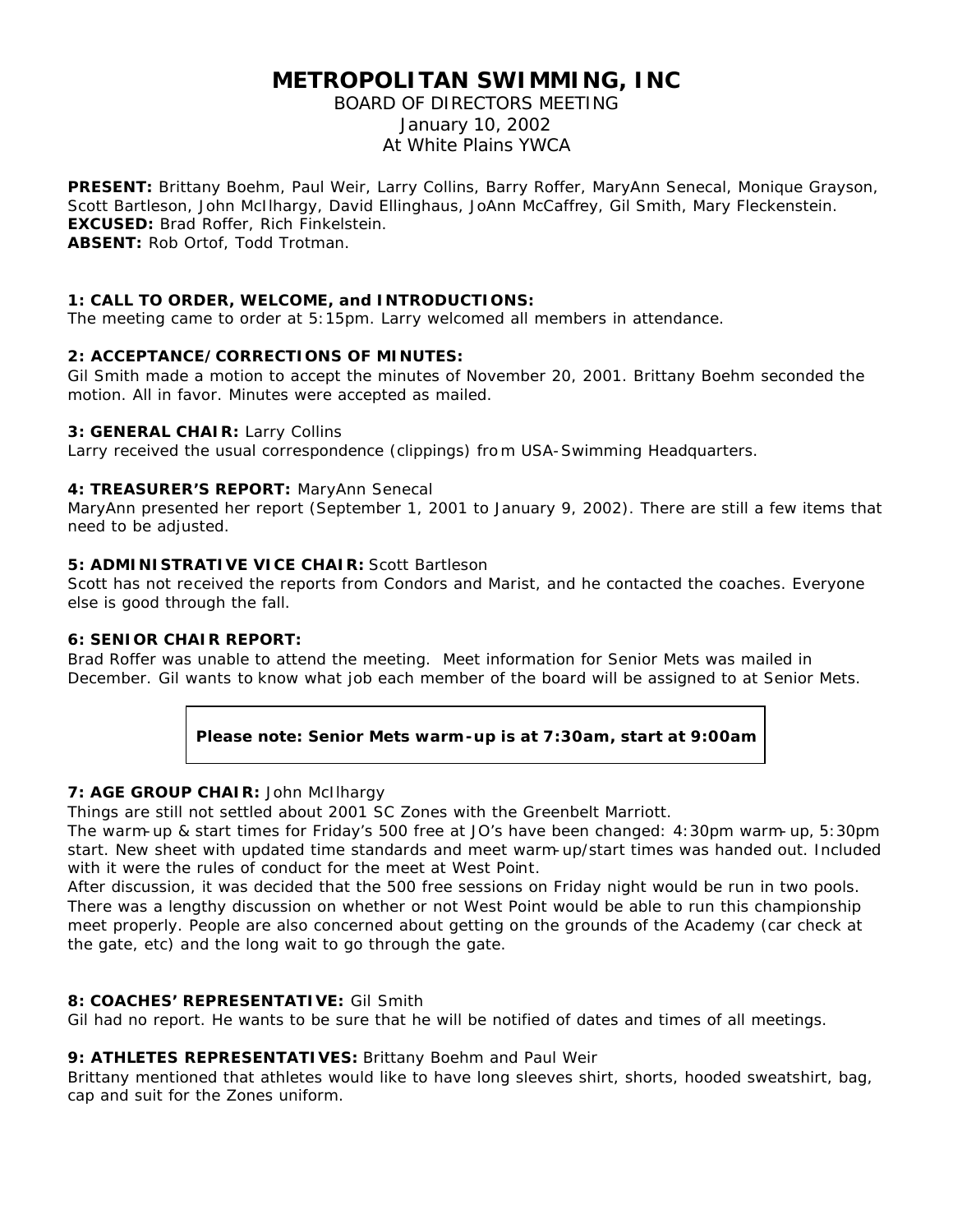#### 10: **ZONE TEAM COORDINATOR: Barry Roffer**

Hotel and bus are set for Winter Zones. Working on meals. Application for distance events is on the Metro Website. Working on Summer Zones.

There will be a table set up at the Zone Qualifier Meet where 1<sup>st</sup>-3<sup>rd</sup> place swimmers will need to go to in order to fill out paper work and give check.

#### **11: REGISTRATION COORDINATOR:** Barry Roffer

Some clubs are still not registered as of January 10, 2002. If the athletes are not registered, they can't swim at meets!

> The following clubs are not registered: Asphalt Green, Boys Club of New York, Brooklyn Seahawks, Riverbank

The new email address for Metropolitan Swimming is**: offmetswim@aol.com** Barry was given the OK to attend a Registration Clinic in Colorado. Zone meeting will be in Baltimore, on the Saturday of Mother's Day weekend.

#### 12: TECHNICAL PLANNING CHAIR: David Ellinghaus

o Proposed short course schedule for 2003: still tentative, until school vacations, Sectional Meet and high school state meet for the boys are set. (Silvers: January 31-February 2; JO's: February 14-17; Senior Mets: February 20-23; Zone Qual.: March 14-16; Age Group: March 21-23; 8- Under Champs: same as Boys State meet)

2002 Long Course schedule is as follows:

| Senior Mets: July 11-14 | LIAC Grand Prix: July 18-20 JO's: July 25-28 |                       |
|-------------------------|----------------------------------------------|-----------------------|
| Sectionals: August 1-4  | Zones: August 7-10                           | Nationals: Aug. 13-17 |

- o There has been 3 technical planning meetings in the last few month, to go over six years of minutes and guidelines. Some issues have been voted on many times. Technical planning is in the process of updating the Metropolitan guidelines.
- o For Senior Mets: If a swimmer qualifies at JO's, coaches must fax or email **new entries** for Senior Mets no later than Tuesday, February 19. (No update of times) **Fax number**: 914-923-2340 - **email**: **mggrayson@aol.com**
- o David proposes that coaches fill out a form for times to be recognized as Metro records. Metro would provide a form with criteria regarding records.
- o Metro had voted that bells would be needed at every lane for the distance events. This rule is not an option for the officials.
- o It is the Metro Board's decision to add a meet or not on any weekend. It is not at the discretion of the conflicting teams.
- o It had been voted that 10% of the Metro surcharge of all Senior Mets Championships was to be put away for stipend of Olympic trials.

#### **13: ADAPTED AQUATICS CHAIR:** Mary Fleckenstein

No report at this time. Mary received the Swimmers With Disabilities Handbook.

#### 14: SAFETY COORDINATOR: Joanne McCaffrey

There is nothing new at this time. Please let Joanne know if anyone is running a class.

#### **15: SWIM-A-THON:**

Rich Finkelstein was unable to attend.